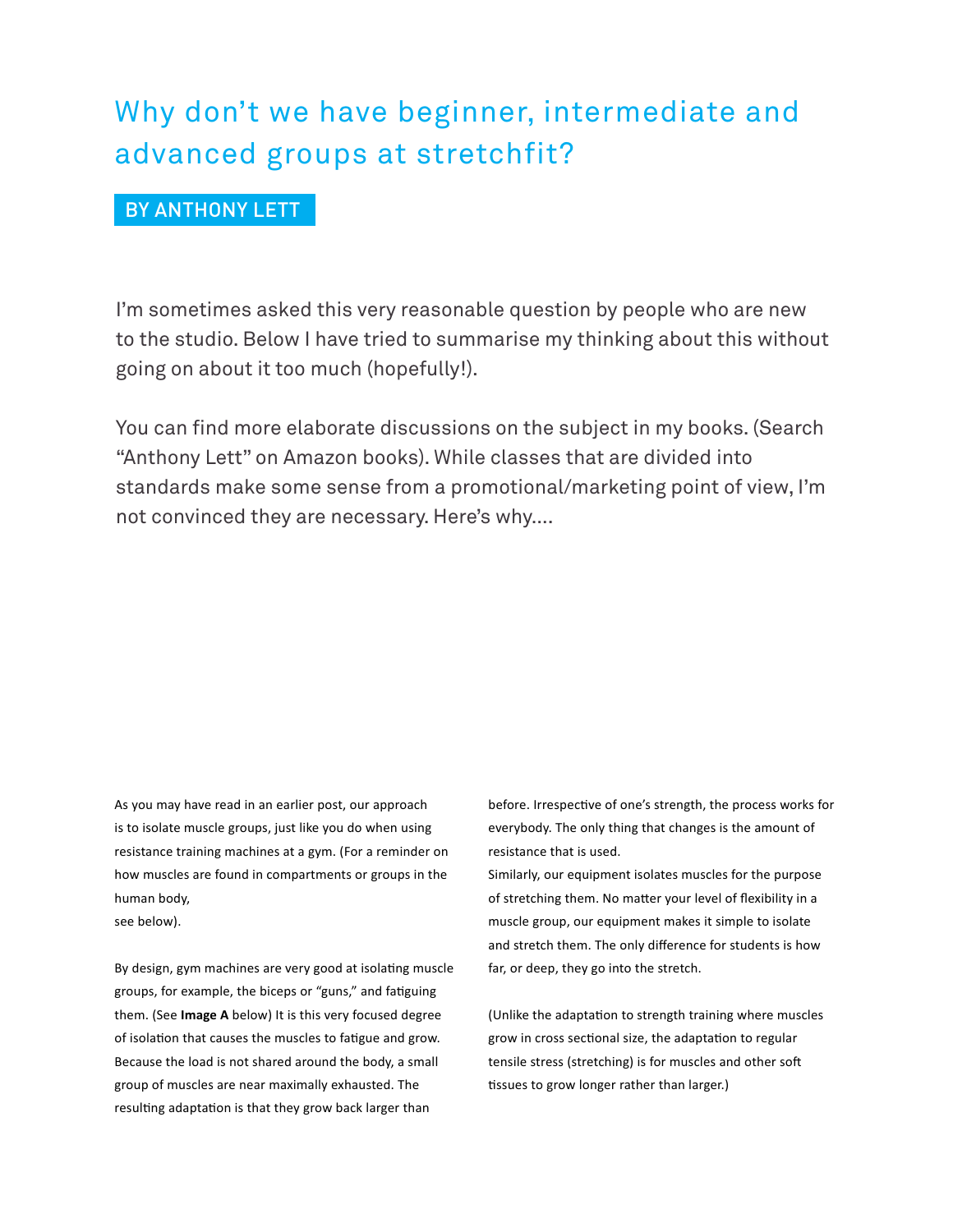

**Image 1** shows a stretch for the quadriceps. If the client is "tight or stiff", the heel will be brought towards the bottom until he or she reaches the "point of tension," (see definition below)



**Image 2** As the client becomes more flexible, or if a client is more flexible than another in the same group or class, the bottom is brought closer to the heel before the "point of tension" is reached.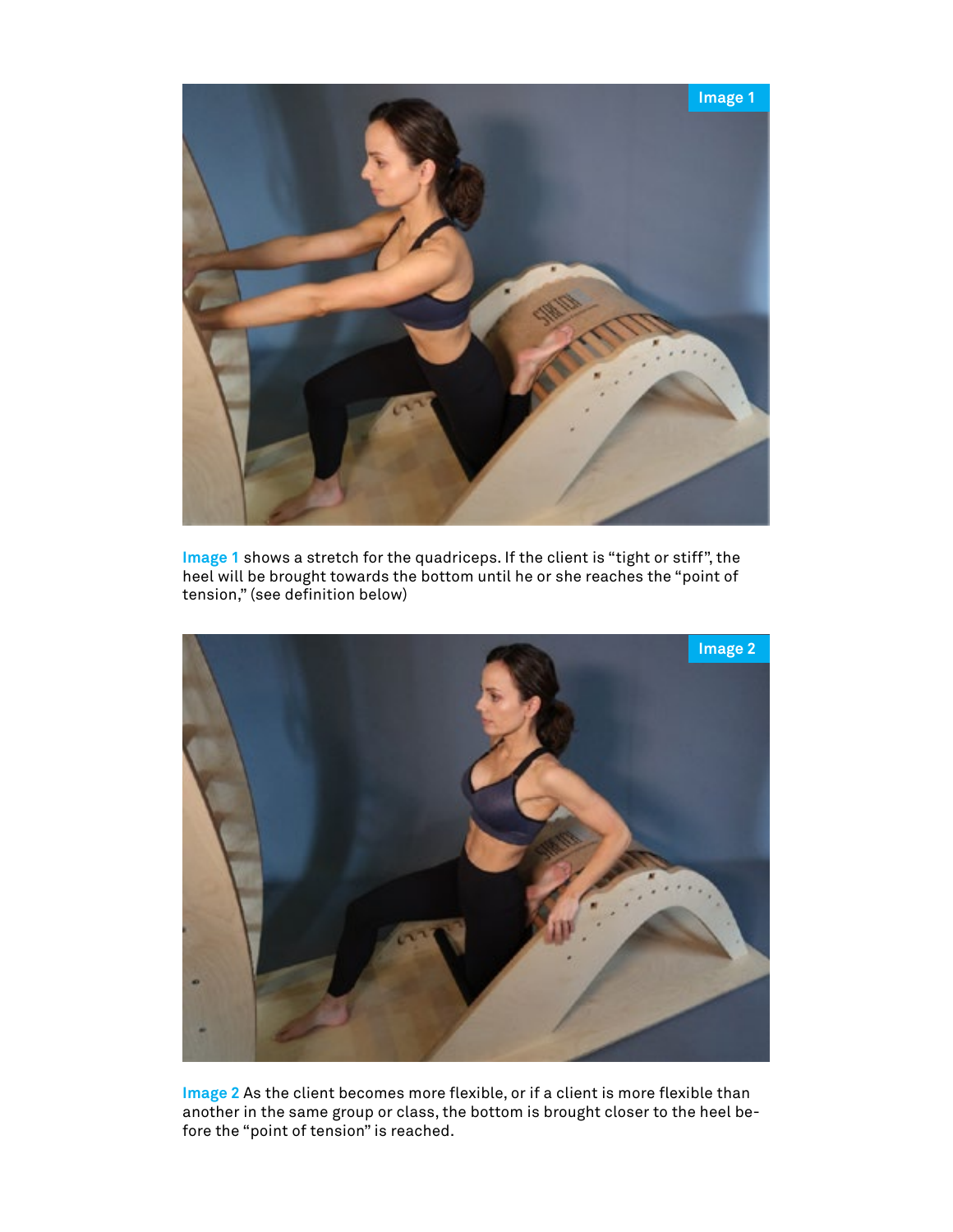

# **RPE**

In the field of sports science, RPE is used as a measurement of intensity. RPE stands for "Rate of perceived exertion." As a runner for example, when you get "fitter," your RPE might remain at 6 out of 10 although you are running a certain distance faster than before. This is because the heart and lungs have become stronger and more efficient. So, the intensity feels the same, but you're going quicker. At StretchFit, we have an equivalent term. We call the RPE the "Point of Tension," or POT. We encourage all students to find their POT which equates to around 4, 5, 6, or 7 out of ten in terms of intensity. Because of our equipment and isolationist/ reductionist training approach, this can be done pretty easily, irrespective of the individual's level of flexibility in the muscle group being stretched. It's a matter of isolating the muscle group and then focusing on the sensations in the body slowly and carefully.

(And why do we keep the intensity at that level? Because greater intensity results in various protective reflexes

like the "Stretch reflex" firing up. This actually impedes progress. In the practice of stretching, it is "time under tension" that matters more than intensity. The "calm chart" below demonstrates the optimal level of activation/ arousal, which is a psychophysiological phenomenon, for best results)

#### **Flexibility**

Flexibility is joint-specific. In my studio on a daily basis, I see clients with totally unique patterns of tension and stiffness in their bodies. Patterns that defy any theoretical perspective or expectation are almost the norm. As I have written before, each client is a totally peculiar blend of their interactions with the world that have been superimposed upon their unique inherited characteristics. With this truth in mind, it does not make much sense to ascribe anyone to a particular group or another. Granted, some clients will find some stretches "easier" than others, but they are taught to use the equipment and simply to "deepen it" or go further, until they find their "POT." Unless they are a contortionist, this is almost always possible.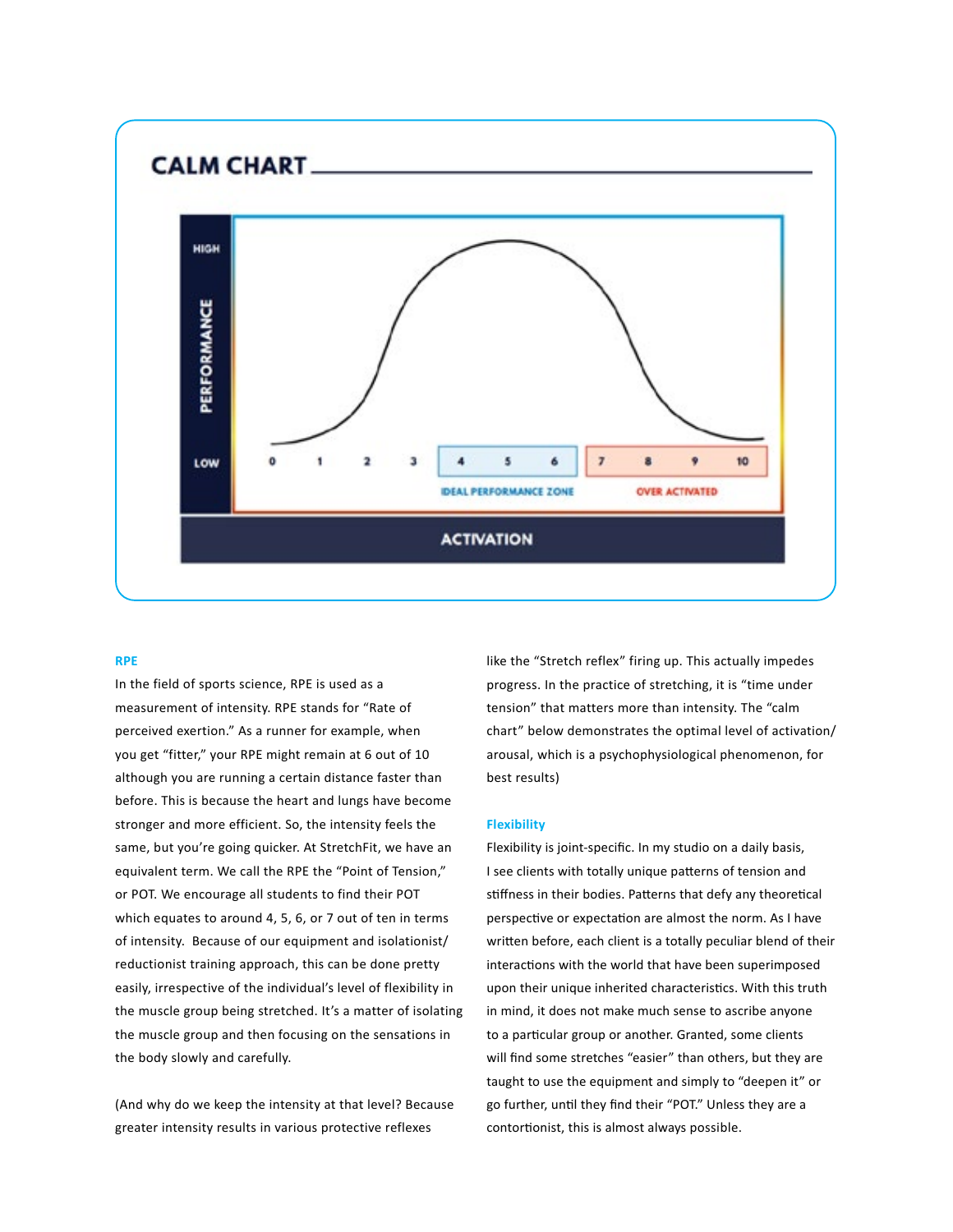## **Simplicity**

StretchFit is essentially very simple. As described above, we isolate muscle groups. There are no highly choreographed movement patterns or skills that take a long time to learn. In many disciplines like Yoga, calisthenics, and Pilates, for example, it is the learning and mastering of these skills that makes an exercise advanced. Combining balance, dynamic movement and complex repertoire requires coordination, time, and practice. At StretchFit there are not really any complex skills to master. Why not? Sports science research tells us that complex skills mastered in one discipline have very little if any "transference" or carry-over into any other aspect of life. For example, learning the "Hug a tree" exercise in Pilates will only serve to make you better at hugging trees, and then, only when sitting on a carriage that slides back and forth! So, we don't do them. Our goal is to create flexibility in the body that can show up in daily life or sporting activities as increased relaxation, freedom of movement and awareness, decreased pain and stiffness, and increased energy and vitality.

### **Aesthetics**

We don't hold much stock in aesthetics. At StretchFit what you're feeling is far more important than how it looks. If you're feeling the stretch in the right place at the right intensity, you're doing it "right." This approach requires less physical correction, because alignment is important only in so far as you are feeling the sensations in the correct

region. The task of the teacher is to create an embodied awareness rather than a "right/wrong" corrective teaching style. Viewed from this perspective, there are no better or worse or more advanced/less advanced students. There are just clients finding the feelings that count.

### **Group Size**

Our groups are very small. In a class with around 6 people, anyone can be assisted in finding a stretch

#### **No Multi-Joint Poses**

We don't do multi-joint poses. Multi-joint stretches require flexibility through numerous joints like the spine, hips, and pelvis. When doing multi-joint stretches, sensations can be difficult to differentiate and locate, and greater assistance is required. (In addition, during such stretches the body will take the path of least resistance and movement will occur at the places/joints at which it is easiest. Avoiding the stretch in the place that needs it is quite likely. This makes smaller classes and an observant teacher all the more important and yet at commercial venues, this is rarely the case!)

**So, there you have a brief explanation of the thought processes behind our approach to classes. For more information about how muscles are found in compartments throughout the body, and why it is efficient to stretch them this way most of the time, please read below.**



**Image A** The "preacher curls" isolate the biceps or "guns," and fatigue them.